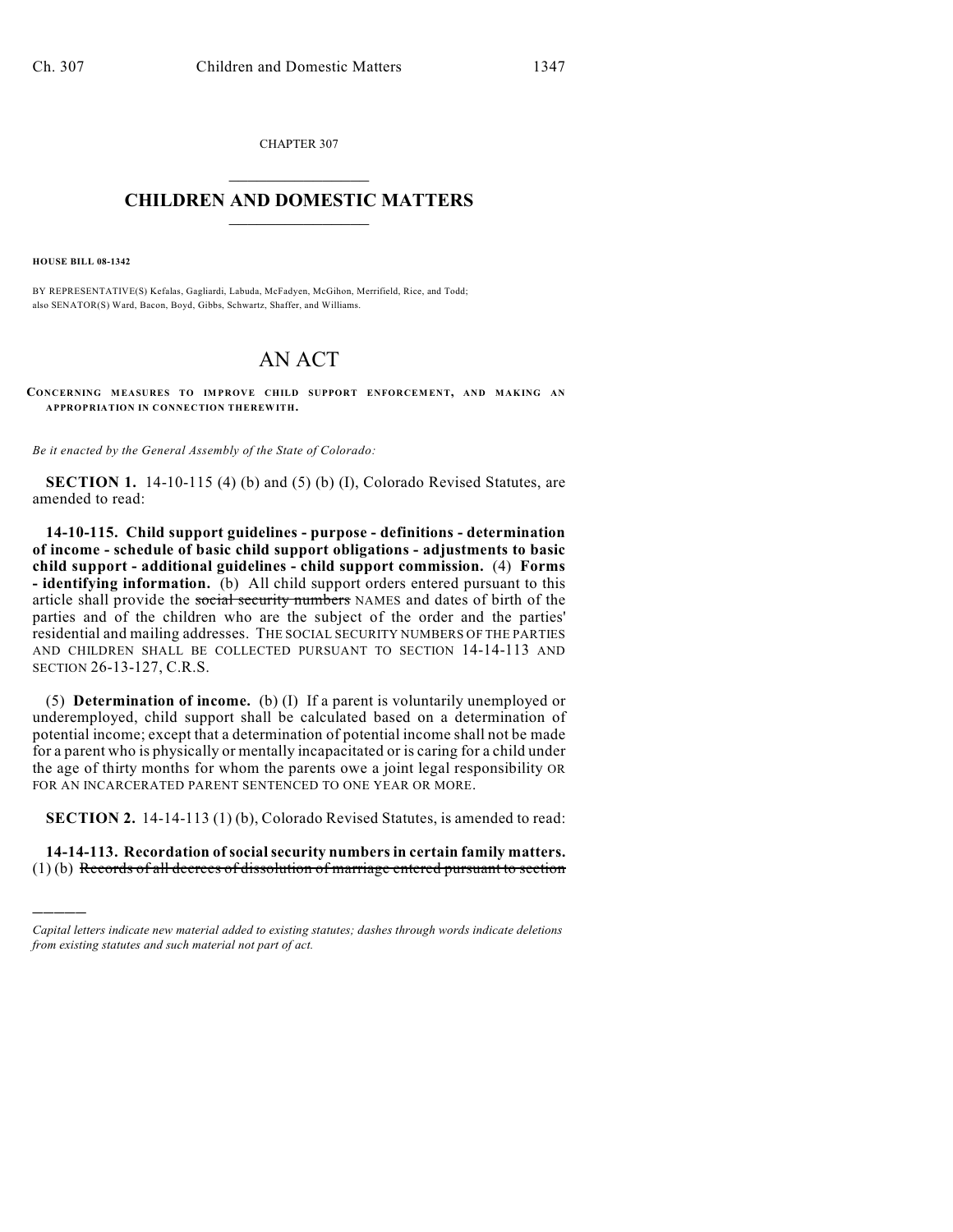14-10-120, support orders issued pursuant to sections 14-10-115, 14-14-104, and 26-13.5-103, C.R.S., and articles 4 and 6 of title 19, C.R.S., and paternity determinations made pursuant to section 19-4-116, C.R.S., shall contain the parties' social security numbers THE JUDICIAL DEPARTMENT SHALL MAINTAIN RECORDS OF THE PARTIES' AND CHILDREN'S SOCIAL SECURITY NUMBERS IN FAMILY MATTERS FILED UNDER ARTICLES 10 AND 14 OF THIS TITLE, ARTICLES 4 AND 6 OF TITLE 19, C.R.S., AND ARTICLE 13.5 OF TITLE 26, C.R.S. NOTHING IN THIS PARAGRAPH (b) SHALL REQUIRE THAT A PERSON'S SOCIAL SECURITY NUMBER APPEAR ON THE FACE OF THE COURT ORDER.

**SECTION 3.** Article 4 of title 19, Colorado Revised Statutes, is amended BY THE ADDITION OF A NEW SECTION to read:

**19-4-105.6. Amendment of proceedings - adding children.** (1) IN ANY EXISTING CASE COMMENCED UNDER THIS ARTICLE, IF IT IS ALLEGED THAT ANOTHER CHILD HAS BEEN CONCEIVED OF THE PARENTS NAMED IN THE EXISTING CASE, THAT CHILD SHALL BE ADDED TO THE EXISTING CASE IF AT LEAST ONE OF THE PRESUMPTIONS OF PATERNITY SPECIFIED IN SECTION 19-4-105 APPLIES FOR THE PURPOSE OF ESTABLISHING PATERNITY AND CHILD SUPPORT. THE CAPTION SHALL BE AMENDED TO INCLUDE THE ADDED CHILD.

(2) THE PARTY AMENDING THE PETITION PURSUANT TO SUBSECTION (1) OF THIS SECTION SHALL SERVE THE AMENDED PETITION WITH THE NEW CAPTION UPON THE OTHER PARTIES IN THE MANNER SET FORTH IN SECTION 19-4-109 (2), THE COLORADO RULES OF CIVIL PROCEDURE, OR AS OTHERWISE PROVIDED IN SECTION 26-13.5-104, C.R.S.

(3) PROCEEDINGS UNDER THIS ARTICLE MAY BE AMENDED PRIOR TO THE BIRTH OF THE CHILD TO BE ADDED TO THE PROCEEDINGS.

(4) IF A PETITION IS AMENDED PURSUANT TO THE REQUIREMENTS OF SECTION 19-5-103.7, THE LICENSED CHILD PLACEMENT AGENCY INVOLVED SHALL RECEIVE NOTICE OF THE ACTION IN THE SAME MANNER AS A PARTY TO THE ACTION.

(5) A SUMMONS ISSUED UPON THE AMENDMENT OF A PROCEEDING UNDER THIS ARTICLE SHALL CONTAIN THE ADVISEMENTS SET FORTH IN SECTION 19-4-105.5 (5).

(6) NOTWITHSTANDING THE PROVISIONS OF SUBSECTION (1) OF THIS SECTION, IN ANY CASE WHERE THERE EXISTS MORE THAN ONE ALLEGED OR PRESUMED FATHER FOR A CHILD PURSUANT TO SECTION 19-4-105, A NEW CASE SHALL BE COMMENCED FOR THAT CHILD TO DETERMINE THE CHILD'S PATERNITY, ESTABLISH CHILD SUPPORT, AND ADDRESS ANY OTHER RELATED ISSUES. IF IT IS DETERMINED THAT THE CHILD IS THE CHILD OF PARENTS NAMED IN AN EXISTING CASE, THE CASES SHALL BE CONSOLIDATED INTO THE INITIAL ACTION PURSUANT TO RULE 42 OF THE COLORADO RULES OF CIVIL PROCEDURE.

**SECTION 4.** 19-4-116 (9), Colorado Revised Statutes, is amended to read:

**19-4-116. Judgment or order - birth-related costs - evidence.** (9) All child support orders entered pursuant to this article shall include the social security numbers NAMES and dates of birth of the parties and of the children who are the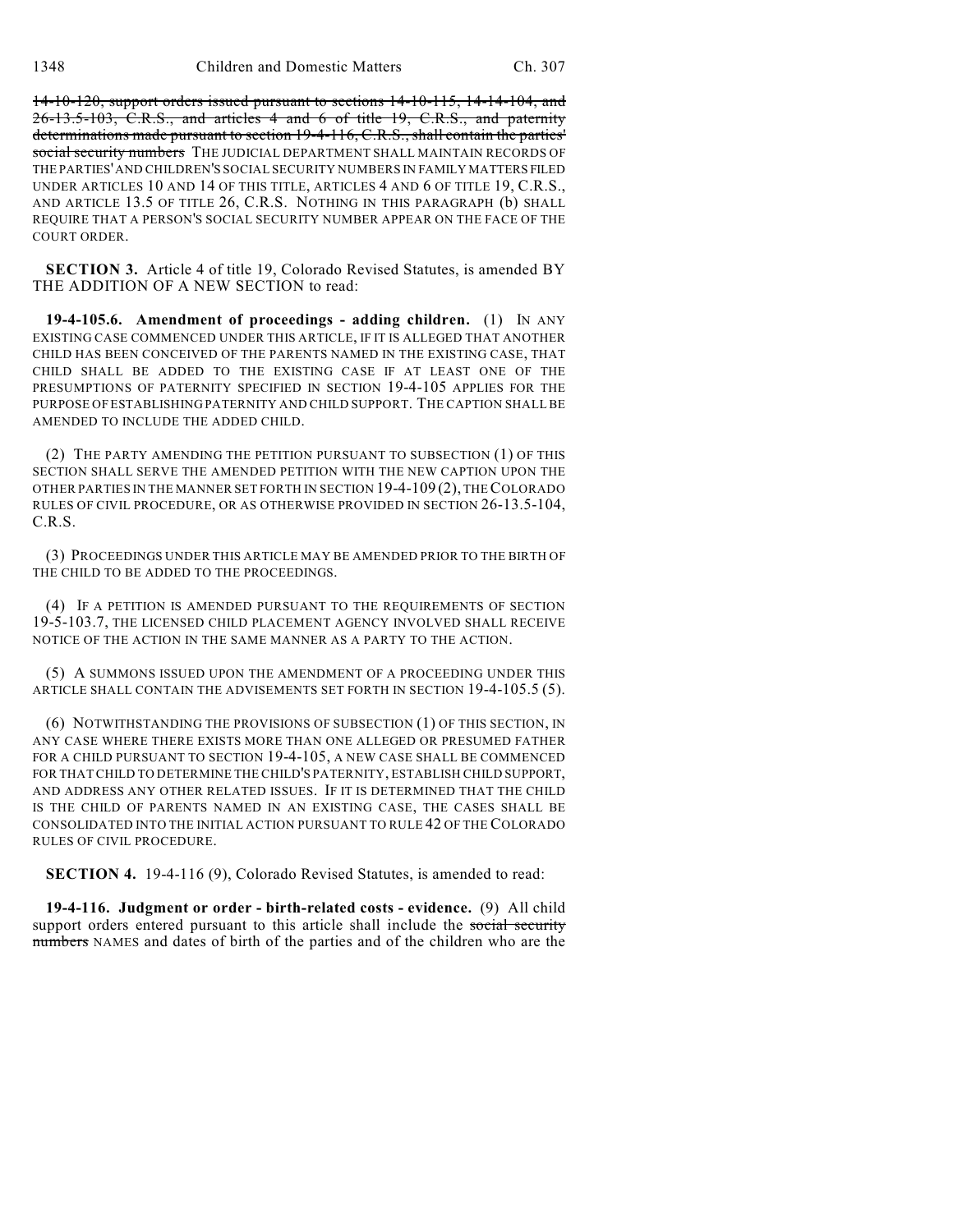subject of the order and the parties' residential and mailing addresses. THE SOCIAL SECURITY NUMBERS OF THE PARTIES AND CHILDREN SHALL BE COLLECTED PURSUANT TO SECTIONS 14-14-113 AND 26-13-127, C.R.S.

**SECTION 5.** Article 6 of title 19, Colorado Revised Statutes, is amended BY THE ADDITION OF A NEW SECTION to read:

**19-6-101.5. Amendments of proceedings - adding children.** (1) IN ANY EXISTING CASE COMMENCED UNDER THIS ARTICLE, IF IT IS ALLEGED THAT ANOTHER CHILD HAS BEEN CONCEIVED OF THE PARENTS NAMED IN THE EXISTING CASE, THAT CHILD SHALL BE ADDED TO THE EXISTING CASE IF AT LEAST ONE OF THE PRESUMPTIONS OF PATERNITY SPECIFIED IN SECTION 19-4-105 APPLIES FOR THE PURPOSE OF ESTABLISHING PATERNITY AND CHILD SUPPORT. THE CAPTION SHALL BE AMENDED TO INCLUDE THE ADDED CHILD.

(2) THE PARTY AMENDING THE PETITION PURSUANT TO SUBSECTION (1) OF THIS SECTION SHALL SERVE THE AMENDED PETITION WITH THE NEW CAPTION UPON THE OTHER PARTIES IN THE MANNER SET FORTH IN SECTION 19-6-103 (2).

(3) ONCE THE COURT HAS ACQUIRED JURISDICTION OVER THE PROCEEDINGS, SUCH JURISDICTION SHALL BE RETAINED REGARDLESS OF THE ADDED CHILD'S PHYSICAL PRESENCE OR PLACE OF RESIDENCE.

(4) AN AMENDED PETITION FILED PURSUANT TO THIS ARTICLE SHALL COMPLY WITH THE REQUIREMENTS SET FORTH IN SECTION 19-6-101.

(5) NOTWITHSTANDING THE PROVISIONS OF SUBSECTION (1) OF THIS SECTION, IN ANY CASE WHERE THERE EXISTS MORE THAN ONE ALLEGED OR PRESUMED FATHER FOR A CHILD PURSUANT TO SECTION 19-4-105, A NEW CASE SHALL BE COMMENCED FOR THAT CHILD TO DETERMINE THE CHILD'S PATERNITY, ESTABLISH CHILD SUPPORT, AND ADDRESS ANY OTHER RELATED ISSUES. IF IT IS DETERMINED THAT THE CHILD IS THE CHILD OF PARENTS NAMED IN AN EXISTING CASE, THE CASES SHALL BE CONSOLIDATED INTO THE INITIAL ACTION PURSUANT TO RULE 42 OF THE COLORADO RULES OF CIVIL PROCEDURE.

**SECTION 6.** 26-13-108 (1), Colorado Revised Statutes, is amended to read:

**26-13-108. Recovery of public assistance paid for child support and maintenance - interest collected on support obligations.** (1) Whenever the state department, a county department or its authorized agent, or a district attorney recovers any amounts of support for public assistance recipients, such amounts shall be deposited in the county social services fund, and, if such support is used to reimburse public assistance paid in accordance with federal law, the federal government shall be entitled to a share in accordance with applicable federal law, the county shall be entitled to a share in accordance with state law, and the state shall be entitled to the remaining share. In addition, the county shall be entitled to a share proportionate to one-half the amount of state funds paid. THE STATE MAY REDIRECT THE STATE'S SHARE TO THE COUNTY PURSUANT TO SECTION 26-13-112.5. Costs and expenses reasonably and necessarily incurred by the office of district or county attorney, as contractual agent for a county department, in carrying out the provisions of this article shall be billed to county departments of social services or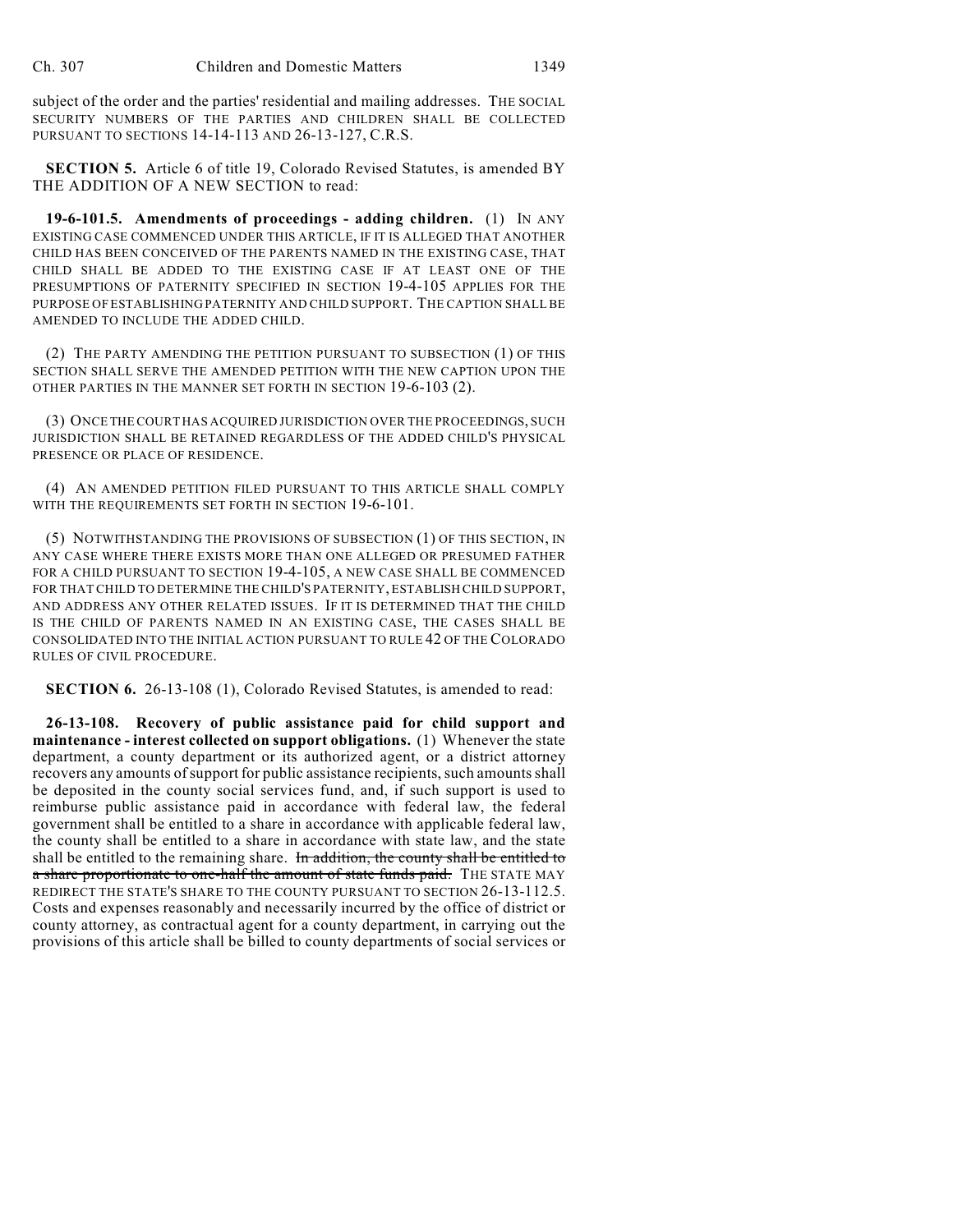a county department of social services within the judicial district for the actual cost of services provided. Each county shall make an annual accounting to the state department on all amounts recovered.

**SECTION 7.** 26-13-114 (7) (c), (7) (d), and (7) (e), Colorado Revised Statutes, are amended to read:

**26-13-114. Family support registry - collection and disbursement of child support and maintenance - rules - legislative declaration.** (7) All support orders shall contain:

(c) The name, social security number, date of birth, residential address, and sex of the obligor, and the name and address of the employer of the obligor;

(d) The name, social security number, date of birth, residential address, and sex of the obligee;

(e) The name, date of birth, AND sex  $\alpha$ nd social security number, if any, of all dependents covered under the support order;

**SECTION 8.** 26-13-127 (2) (c), Colorado Revised Statutes, is amended, and the said 26-13-127 is further amended BY THE ADDITION OF A NEW SUBSECTION, to read:

**26-13-127. State case registry.** (2) The judicial department shall collect and electronically transfer on a weekly basis, or more frequently as mutually agreeable, to the state department, or its agent, the following basic elements of all child support orders established or modified on or after October 1, 1998, which shall be stored in the state case registry:

(c) The social security number of each parent and each child who is the subject of the order;

(2.5) NOTWITHSTANDING THE PROVISIONS OF SUBSECTION (2) OF THIS SECTION, THE PARTIES SHALL PROVIDE THE JUDICIAL DEPARTMENT WITH THE SOCIAL SECURITY NUMBER OF EACH PARTY AND EACH CHILD WHO IS THE SUBJECT OF A CHILD SUPPORT ORDER. THE JUDICIAL DEPARTMENT SHALL COLLECT AND ELECTRONICALLY TRANSFER THE SOCIAL SECURITY NUMBERS TO THE STATE DEPARTMENT, OR ITS AGENT, ON A WEEKLY BASIS OR MORE FREQUENTLY, AS PER MUTUAL AGREEMENT. NOTHING IN THIS SUBSECTION (2.5) SHALL REQUIRE THAT A PERSON'S SOCIAL SECURITY NUMBER APPEAR ON THE FACE OF ANY COURT ORDER ENTERED PURSUANT TO SECTION 14-10-115, 14-14-104, OR 19-4-116, C.R.S., OR SECTION 26-13-114 OR 26-13.5-105.

**SECTION 9.** Article 13.5 of title 26, Colorado Revised Statutes, is amended BY THE ADDITION OF A NEW SECTION to read:

**26-13.5-103.5. Notice of financial responsibility amended - adding children.** (1) IN ANY EXISTING CASE COMMENCED UNDER THIS ARTICLE, IF IT IS ALLEGED THAT ANOTHER CHILD HAS BEEN CONCEIVED OF THE PARENTS NAMED IN THE EXISTING CASE AND AT LEAST ONE OF THE PRESUMPTIONS OF PATERNITY SPECIFIED IN SECTION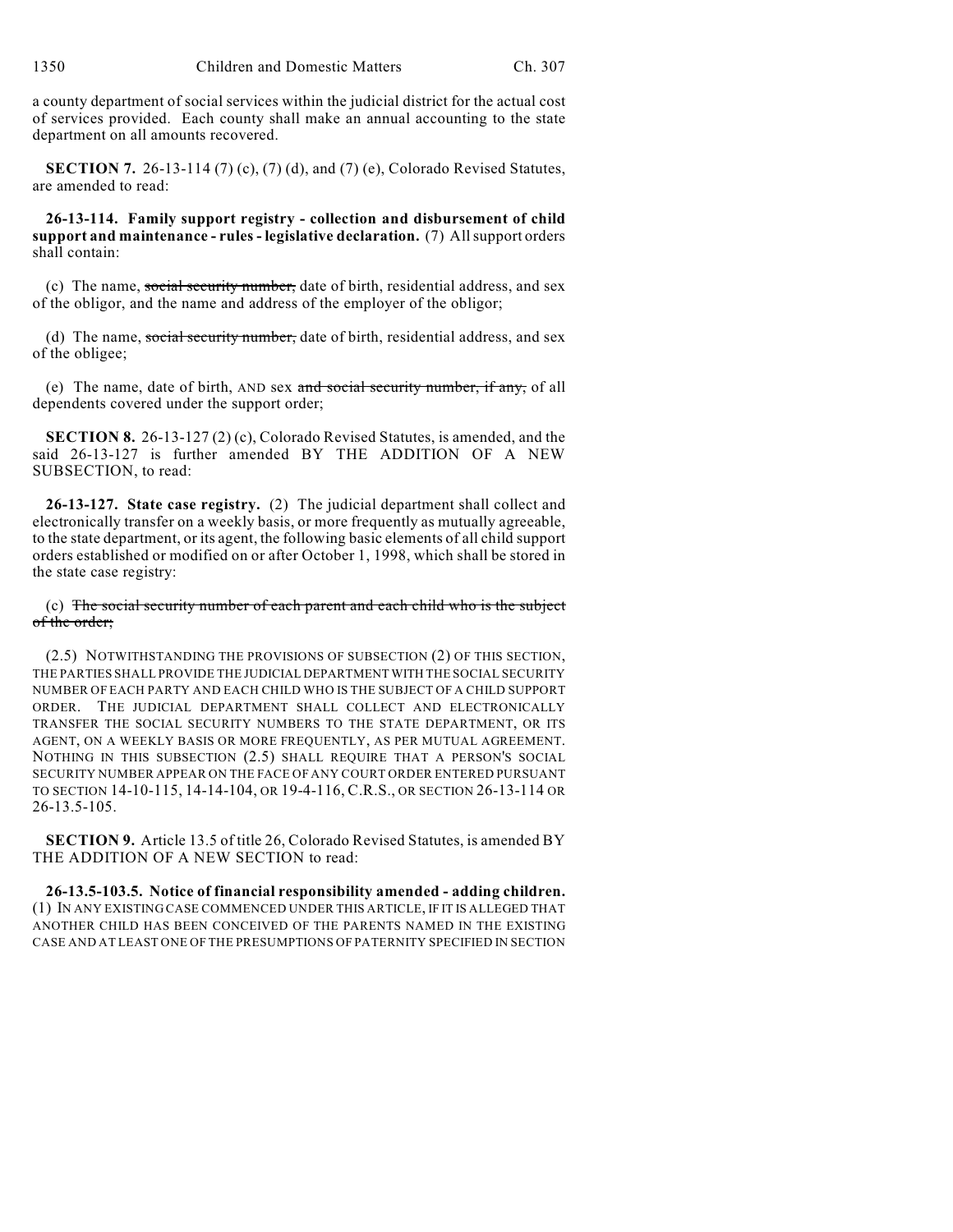19-4-105, C.R.S., APPLIES, THE DELEGATE CHILD SUPPORT ENFORCEMENT UNIT SHALL ISSUE AN AMENDED NOTICE OF FINANCIAL RESPONSIBILITY TO ADD THE CHILD TO THE CASE.

(2) THE AMENDED NOTICE OF FINANCIAL RESPONSIBILITY TO ADD A CHILD TO AN EXISTING CASE SHALL BE SERVED IN THE MANNER SET FORTH IN SECTION 26-13.5-104.

(3) THE AMENDED NOTICE OF FINANCIAL RESPONSIBILITY TO ADD A CHILD TO AN EXISTING CASE SHALL CONTAIN ALL OF THE ADVISEMENTS REQUIRED IN AN ORIGINAL NOTICE OF FINANCIAL RESPONSIBILITY AS SET FORTH IN SECTION 26-13.5-103.

(4) NOTWITHSTANDING THE PROVISIONS OF SUBSECTION (1) OF THIS SECTION, IN ANY CASE WHERE THERE EXISTS MORE THAN ONE ALLEGED OR PRESUMED FATHER FOR A CHILD PURSUANT TO SECTION 19-4-105, C.R.S., A NEW CASE SHALL BE COMMENCED FOR THAT CHILD TO DETERMINE THE CHILD'S PATERNITY, ESTABLISH CHILD SUPPORT, AND ADDRESS ANY OTHER RELATED ISSUES. IF IT IS DETERMINED THAT THE CHILD IS THE CHILD OF PARENTS NAMED IN AN EXISTING CASE, THE CASES SHALL BE CONSOLIDATED PURSUANT TO RULE 42 OF THE COLORADO RULES OF CIVIL PROCEDURE.

**SECTION 10.** 26-13.5-105 (1) (d), Colorado Revised Statutes, is amended to read:

**26-13.5-105. Negotiation conference - issuance of order of financial responsibility - filing of order with district court.** (1) Every obligor who has been served with a notice of financial responsibility pursuant to section 26-13.5-104 shall appear at the time and location stated in the notice for a negotiation conference or shall reschedule a negotiation conference prior to the date and time stated in the notice. The negotiation conference shall be scheduled not more than thirty days after the date of the issuance of the notice of financial responsibility. A negotiation conference shall not be rescheduled more than once and shall not be rescheduled for a date more than ten days after the date and time stated in the notice without good cause as defined in rules and regulations promulgated pursuant to section 26-13.5-113. If a negotiation conference is continued, the obligor shall be notified of such continuance by first-class mail or by hand delivery. If a stipulation is agreed upon at the negotiation conference as to the obligor's duty of support, the delegate child support enforcement unit shall issue an administrative order of financial responsibility setting forth the following:

(d) The name, birth date, and social security number NAMES AND DATES OF BIRTH of the parties and of the children for whom support is being sought and the parties' residential and mailing addresses.

**SECTION 11. Appropriation - adjustments to the 2008 long bill.** For the purpose of increasing funding to the counties for child support enforcement programs, appropriations made in the annual general appropriation act for the fiscal year beginning July 1, 2008, shall be adjusted as follows:

(1) The appropriation to the department of human services, county administration division, for county incentive payments, is increased by two million five hundred